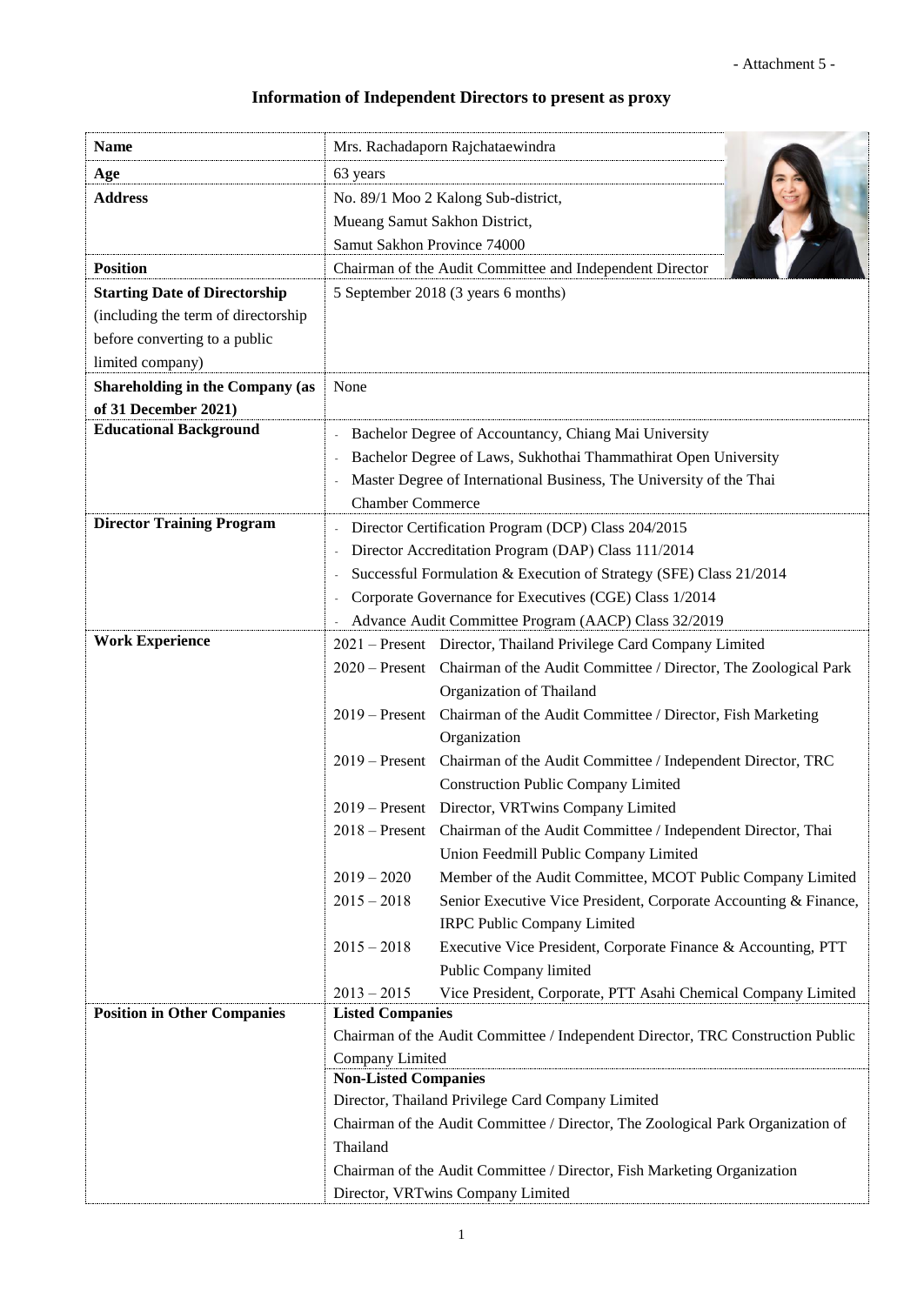| <b>Position in Other Companies</b>                                                    | Other company that compete with/relate to the company                                                              |                |       |
|---------------------------------------------------------------------------------------|--------------------------------------------------------------------------------------------------------------------|----------------|-------|
|                                                                                       | None                                                                                                               |                |       |
| Number of times attending the                                                         | The Board of Directors' Meeting                                                                                    |                | times |
| Meeting in 2021                                                                       | Audit Committee' Meeting<br>5/5<br>times                                                                           |                |       |
| Illegal record in last 10 years                                                       | None                                                                                                               |                |       |
| <b>Relationship between directors</b><br>and management                               | None                                                                                                               |                |       |
| Interest in agenda                                                                    | Agenda 6 To Consider and Approve the Remuneration of the Directors for the<br>year 2022                            |                |       |
| <b>Special Interest in agenda</b>                                                     | None                                                                                                               |                |       |
|                                                                                       | Having the following interests in the Company, parent company, subsidiaries, affiliates or any legal entities that |                |       |
| have conflicts at present or in the past 2 years                                      |                                                                                                                    |                |       |
| 1.<br>receive a regular salary                                                        | Being a director that take part in managing day-to-day operation, employee, or Advisor who                         | N <sub>o</sub> |       |
| Being a professional service provider (i.e., auditor, lawyer)<br>N <sub>0</sub><br>2. |                                                                                                                    |                |       |
| 3.                                                                                    | Having the significant business relations that may affect the ability to perform independently                     | None           |       |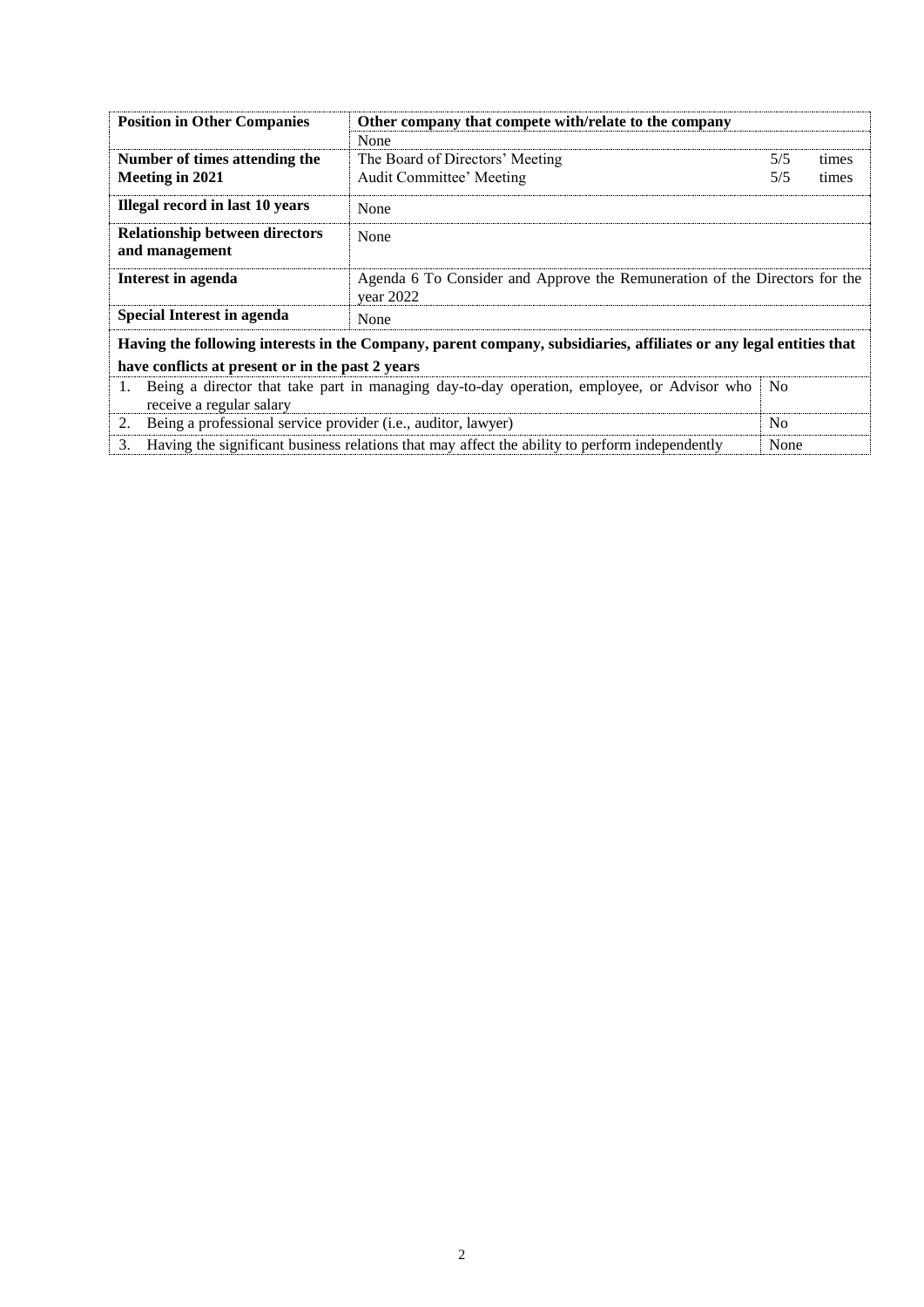## **Information of Independent Directors to present as proxy**

| Dr. Somchai Thaisangunvorakul<br>64 years<br>No. 89/1 Moo 2 Kalong Sub-district,<br>Mueang Samut Sakhon District,<br>Samut Sakhon Province 74000<br>Member of the Audit Committee and Independent Director<br>5 September 2018 (3 years 6 months)<br>None<br><b>Educational Background</b><br>Bachelor Degree of Political Science, Ramkhamhaeng University<br>Master Degree of Public and Private Management (Class#3), National<br>Institute of Development Administration (NIDA)<br>Doctor's Degree, Public Administration, Ubon Ratchathani University<br>Honorary Doctorate degree in Business Administration in Finance, |                                        |  |
|--------------------------------------------------------------------------------------------------------------------------------------------------------------------------------------------------------------------------------------------------------------------------------------------------------------------------------------------------------------------------------------------------------------------------------------------------------------------------------------------------------------------------------------------------------------------------------------------------------------------------------|----------------------------------------|--|
|                                                                                                                                                                                                                                                                                                                                                                                                                                                                                                                                                                                                                                | <b>Name</b>                            |  |
|                                                                                                                                                                                                                                                                                                                                                                                                                                                                                                                                                                                                                                | Age                                    |  |
|                                                                                                                                                                                                                                                                                                                                                                                                                                                                                                                                                                                                                                | <b>Address</b>                         |  |
|                                                                                                                                                                                                                                                                                                                                                                                                                                                                                                                                                                                                                                |                                        |  |
|                                                                                                                                                                                                                                                                                                                                                                                                                                                                                                                                                                                                                                |                                        |  |
|                                                                                                                                                                                                                                                                                                                                                                                                                                                                                                                                                                                                                                | <b>Position</b>                        |  |
|                                                                                                                                                                                                                                                                                                                                                                                                                                                                                                                                                                                                                                | <b>Starting Date of Directorship</b>   |  |
|                                                                                                                                                                                                                                                                                                                                                                                                                                                                                                                                                                                                                                | (including the term of directorship    |  |
|                                                                                                                                                                                                                                                                                                                                                                                                                                                                                                                                                                                                                                | before converting to a public limited  |  |
|                                                                                                                                                                                                                                                                                                                                                                                                                                                                                                                                                                                                                                | company)                               |  |
|                                                                                                                                                                                                                                                                                                                                                                                                                                                                                                                                                                                                                                | <b>Shareholding in the Company (as</b> |  |
|                                                                                                                                                                                                                                                                                                                                                                                                                                                                                                                                                                                                                                | of 31 December 2021)                   |  |
|                                                                                                                                                                                                                                                                                                                                                                                                                                                                                                                                                                                                                                |                                        |  |
|                                                                                                                                                                                                                                                                                                                                                                                                                                                                                                                                                                                                                                |                                        |  |
|                                                                                                                                                                                                                                                                                                                                                                                                                                                                                                                                                                                                                                |                                        |  |
|                                                                                                                                                                                                                                                                                                                                                                                                                                                                                                                                                                                                                                |                                        |  |
|                                                                                                                                                                                                                                                                                                                                                                                                                                                                                                                                                                                                                                |                                        |  |
| Rajamangala University of Technology Isan                                                                                                                                                                                                                                                                                                                                                                                                                                                                                                                                                                                      |                                        |  |
| Director Certification Program (DCP) Class 55/2005<br>÷,                                                                                                                                                                                                                                                                                                                                                                                                                                                                                                                                                                       | <b>Director Training Program</b>       |  |
| Director Accreditation Program (DAP) Class 31/2005                                                                                                                                                                                                                                                                                                                                                                                                                                                                                                                                                                             |                                        |  |
| Advanced Audit Committee Program (AACP) Class 25/2017                                                                                                                                                                                                                                                                                                                                                                                                                                                                                                                                                                          |                                        |  |
| Director Certification Program Update (DCPU) Class 2/2014                                                                                                                                                                                                                                                                                                                                                                                                                                                                                                                                                                      |                                        |  |
| 2018 – Present Member of the Audit Committee / Independent Director, Thai                                                                                                                                                                                                                                                                                                                                                                                                                                                                                                                                                      | <b>Work Experience</b>                 |  |
| Union Feedmill Public Company Limited                                                                                                                                                                                                                                                                                                                                                                                                                                                                                                                                                                                          |                                        |  |
| 2015 – Present Director, Hercules Oil Company Limited                                                                                                                                                                                                                                                                                                                                                                                                                                                                                                                                                                          |                                        |  |
| 1994 – Present Director / Chairman of the Executive Committee, SNC Former                                                                                                                                                                                                                                                                                                                                                                                                                                                                                                                                                      |                                        |  |
| Public Company Limited                                                                                                                                                                                                                                                                                                                                                                                                                                                                                                                                                                                                         |                                        |  |
| Director, Zeus Energy Company Limited<br>Present                                                                                                                                                                                                                                                                                                                                                                                                                                                                                                                                                                               |                                        |  |
| Director, Pracharath Rak Samakkee Samut Prakan (Social<br>Present                                                                                                                                                                                                                                                                                                                                                                                                                                                                                                                                                              |                                        |  |
| Enterprise) Company Limited                                                                                                                                                                                                                                                                                                                                                                                                                                                                                                                                                                                                    |                                        |  |
| Director, Paradise Plastic Company Limited<br>Present                                                                                                                                                                                                                                                                                                                                                                                                                                                                                                                                                                          |                                        |  |
| Director, Meisou SNC Precision Company Limited<br>Present<br>Present<br>Director, Yala Fah Saard Company Limited                                                                                                                                                                                                                                                                                                                                                                                                                                                                                                               |                                        |  |
| Present<br>Director, Siam Eastern Industrial Park Company Limited                                                                                                                                                                                                                                                                                                                                                                                                                                                                                                                                                              |                                        |  |
| Director, Ultimate Parts Company Limited<br>Present                                                                                                                                                                                                                                                                                                                                                                                                                                                                                                                                                                            |                                        |  |
| Present<br>Director, Infinite Part Company Limited                                                                                                                                                                                                                                                                                                                                                                                                                                                                                                                                                                             |                                        |  |
| Director, Immortal Parts Company Limited<br>Present                                                                                                                                                                                                                                                                                                                                                                                                                                                                                                                                                                            |                                        |  |
| Present<br>Director, ECOT Enterprise Company Limited                                                                                                                                                                                                                                                                                                                                                                                                                                                                                                                                                                           |                                        |  |
| Present<br>Director, SNC Creativity Anthology Company Limited                                                                                                                                                                                                                                                                                                                                                                                                                                                                                                                                                                  |                                        |  |
| Present<br>Director, SNC Cooling Supply Company Limited                                                                                                                                                                                                                                                                                                                                                                                                                                                                                                                                                                        |                                        |  |
| Director, SNC Pyongsan Evolution Company Limited<br>Present                                                                                                                                                                                                                                                                                                                                                                                                                                                                                                                                                                    |                                        |  |
| Director, SNC Fukui Holy Insulation Company Limited<br>Present                                                                                                                                                                                                                                                                                                                                                                                                                                                                                                                                                                 |                                        |  |
| Director, SNC Atlantic Water Heater Asia Company Limited<br>Present                                                                                                                                                                                                                                                                                                                                                                                                                                                                                                                                                            |                                        |  |
| Present<br>Director, SNC Atlantic Heat Pump Company Limited                                                                                                                                                                                                                                                                                                                                                                                                                                                                                                                                                                    |                                        |  |
| Director, SNC Holding Company Limited<br>Present                                                                                                                                                                                                                                                                                                                                                                                                                                                                                                                                                                               |                                        |  |
| Director, SSM Automation Company Limited<br>Present                                                                                                                                                                                                                                                                                                                                                                                                                                                                                                                                                                            |                                        |  |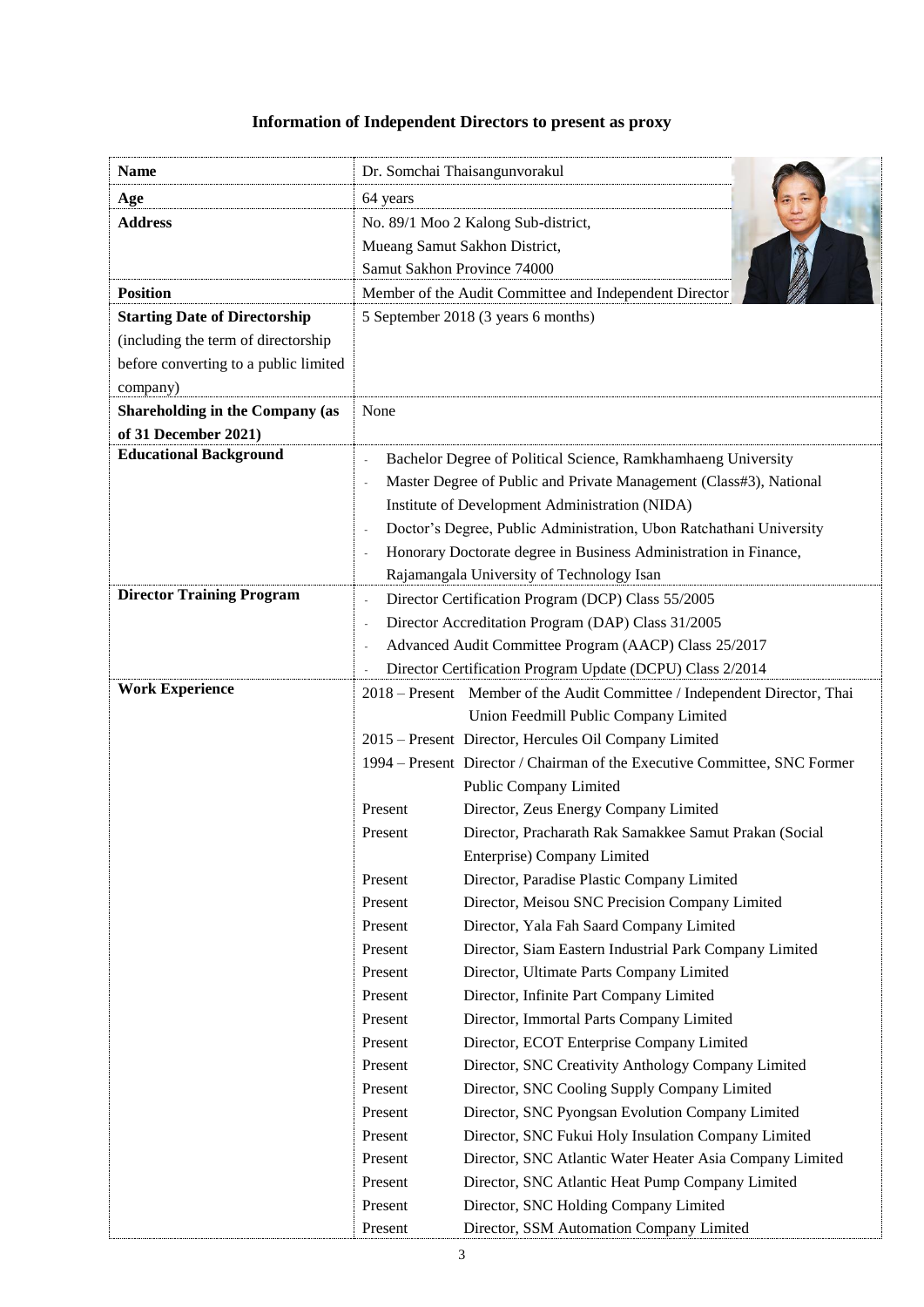|                                       | Present                                                                                                     | Director, Advance Defense Technology Company Limited                       |  |
|---------------------------------------|-------------------------------------------------------------------------------------------------------------|----------------------------------------------------------------------------|--|
|                                       | Present                                                                                                     | Director, Odin Power Limited                                               |  |
|                                       | Present                                                                                                     | Director, Odin Myanmar Limited                                             |  |
|                                       | Present                                                                                                     | Director, Siam Environmental Technologies Limited                          |  |
|                                       | Present                                                                                                     |                                                                            |  |
|                                       |                                                                                                             | Director, Hygea & Laso Corporation Company Limited                         |  |
|                                       | $2016 - 2018$                                                                                               | Chairman of the Sub-Committee Securities Investor Protection               |  |
|                                       |                                                                                                             | Fund, The Stock Exchange of Thailand                                       |  |
|                                       | $2014 - 2018$                                                                                               | Director, The Stock Exchange of Thailand                                   |  |
|                                       | $2014 - 2018$                                                                                               | Sub-Committee Corporate Governance and Social Responsibility,              |  |
|                                       |                                                                                                             | The Stock Exchange of Thailand                                             |  |
|                                       | $2014 - 2018$                                                                                               | Luminaries, Market for Alternative Investment (MAI)                        |  |
|                                       | $2014 - 2018$                                                                                               | Sub-Committee Derivatives Investor Protection Fund, Thailand               |  |
|                                       |                                                                                                             | Futures Exchange Public Company Limited (TFEX)                             |  |
| <b>Position in Other Companies</b>    | <b>Listed Companies</b>                                                                                     |                                                                            |  |
|                                       |                                                                                                             | Director / Chairman of the Executive Committee, SNC Former Public Company  |  |
|                                       | Limited                                                                                                     |                                                                            |  |
|                                       | <b>Non-Listed Companies</b>                                                                                 |                                                                            |  |
|                                       |                                                                                                             | Director, Hercules Oil Company Limited                                     |  |
|                                       |                                                                                                             | Director, Zeus Energy Company Limited                                      |  |
|                                       |                                                                                                             | Director, Pracharath Rak Samakkee Samut Prakan (Social Enterprise) Company |  |
|                                       | Limited                                                                                                     |                                                                            |  |
|                                       |                                                                                                             | Director, Paradise Plastic Company Limited                                 |  |
|                                       |                                                                                                             | Director, Meisou SNC Precision Company Limited                             |  |
|                                       |                                                                                                             | Director, Yala Fah Saard Company Limited                                   |  |
|                                       |                                                                                                             | Director, Siam Eastern Industrial Park Company Limited                     |  |
|                                       |                                                                                                             | Director, Ultimate Parts Company Limited                                   |  |
|                                       |                                                                                                             | Director, Infinite Part Company Limited                                    |  |
|                                       |                                                                                                             | Director, Immortal Parts Company Limited                                   |  |
|                                       |                                                                                                             | Director, ECOT Enterprise Company Limited                                  |  |
|                                       |                                                                                                             | Director, SNC Creativity Anthology Company Limited                         |  |
|                                       |                                                                                                             | Director, SNC Cooling Supply Company Limited                               |  |
|                                       |                                                                                                             | Director, SNC Pyongsan Evolution Company Limited                           |  |
|                                       |                                                                                                             | Director, SNC Fukui Holy Insulation Company Limited                        |  |
|                                       |                                                                                                             | Director, SNC Atlantic Water Heater Asia Company Limited                   |  |
|                                       |                                                                                                             | Director, SNC Atlantic Heat Pump Company Limited                           |  |
|                                       |                                                                                                             | Director, SNC Holding Company Limited                                      |  |
|                                       |                                                                                                             | Director, SSM Automation Company Limited                                   |  |
|                                       |                                                                                                             | Director, Advance Defense Technology Company Limited                       |  |
|                                       |                                                                                                             | Director, Odin Power Limited                                               |  |
|                                       |                                                                                                             | Director, Odin Myanmar Limited                                             |  |
|                                       |                                                                                                             | Director, Siam Environmental Technologies Limited                          |  |
|                                       |                                                                                                             |                                                                            |  |
|                                       | Director, Hygea & Laso Corporation Company Limited<br>Other company that compete with/relate to the company |                                                                            |  |
|                                       | None                                                                                                        |                                                                            |  |
| Number of times attending the         |                                                                                                             | The Board of Directors' Meeting<br>5/5<br>times                            |  |
| <b>Meeting in 2021</b>                | Audit Committee' Meeting                                                                                    | 5/5<br>times                                                               |  |
| Illegal record in last 10 years       | None                                                                                                        |                                                                            |  |
| <b>Relationship between directors</b> | None                                                                                                        |                                                                            |  |
| and management                        |                                                                                                             |                                                                            |  |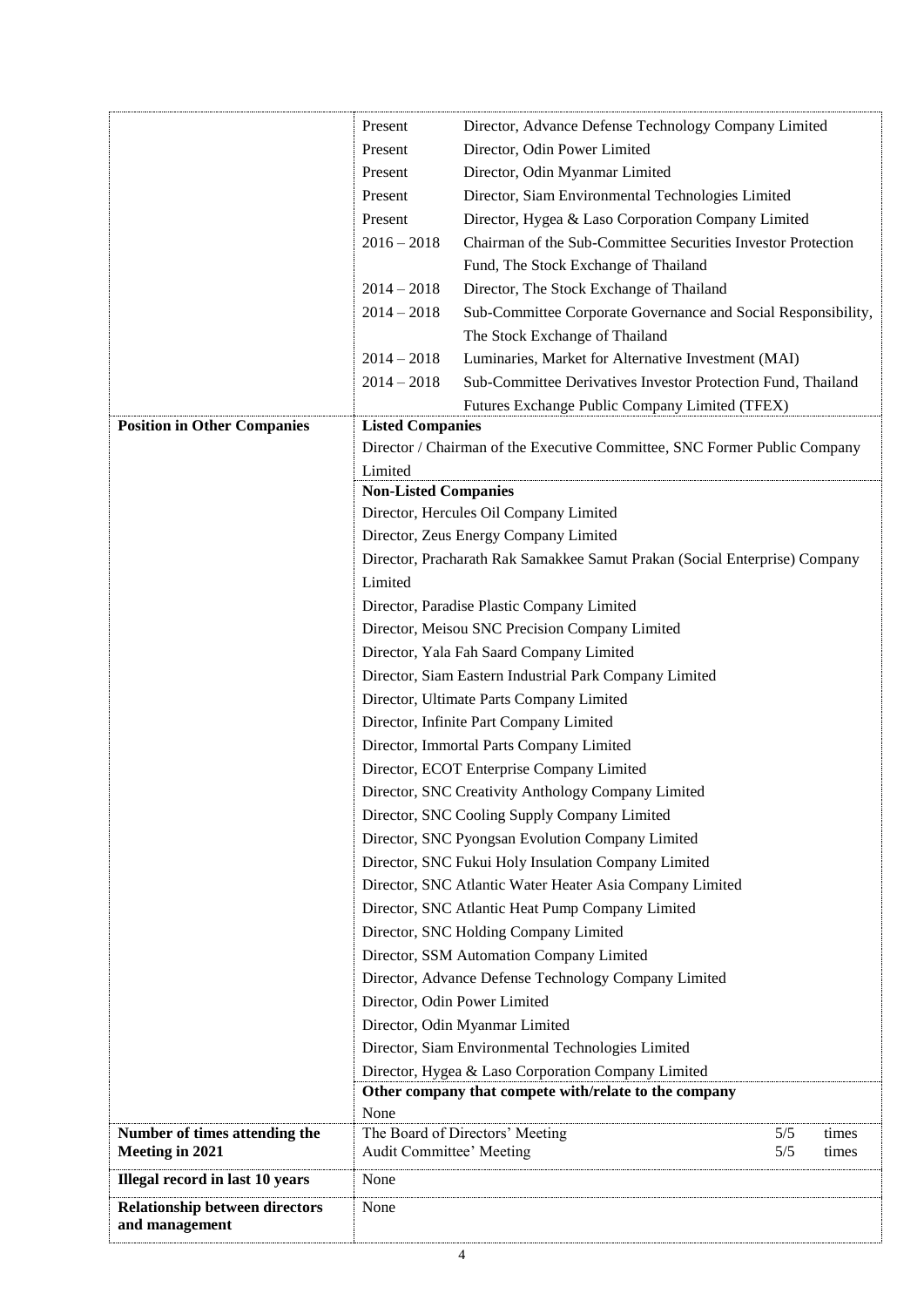| Interest in agenda                                                                                                        | Agenda 6 To Consider and Approve the Remuneration of the Directors for the year<br>2022        |                |  |  |
|---------------------------------------------------------------------------------------------------------------------------|------------------------------------------------------------------------------------------------|----------------|--|--|
| <b>Special Interest in agenda</b>                                                                                         | None                                                                                           |                |  |  |
| Having the following interests in the Company, parent company, subsidiaries, affiliates or any legal entities that        |                                                                                                |                |  |  |
| have conflicts at present or in the past 2 years                                                                          |                                                                                                |                |  |  |
| Being a director that take part in managing day-to-day operation, employee, or Advisor who No<br>receive a regular salary |                                                                                                |                |  |  |
| Being a professional service provider (i.e., auditor, lawyer)                                                             |                                                                                                | N <sub>0</sub> |  |  |
|                                                                                                                           | Having the significant business relations that may affect the ability to perform independently | None           |  |  |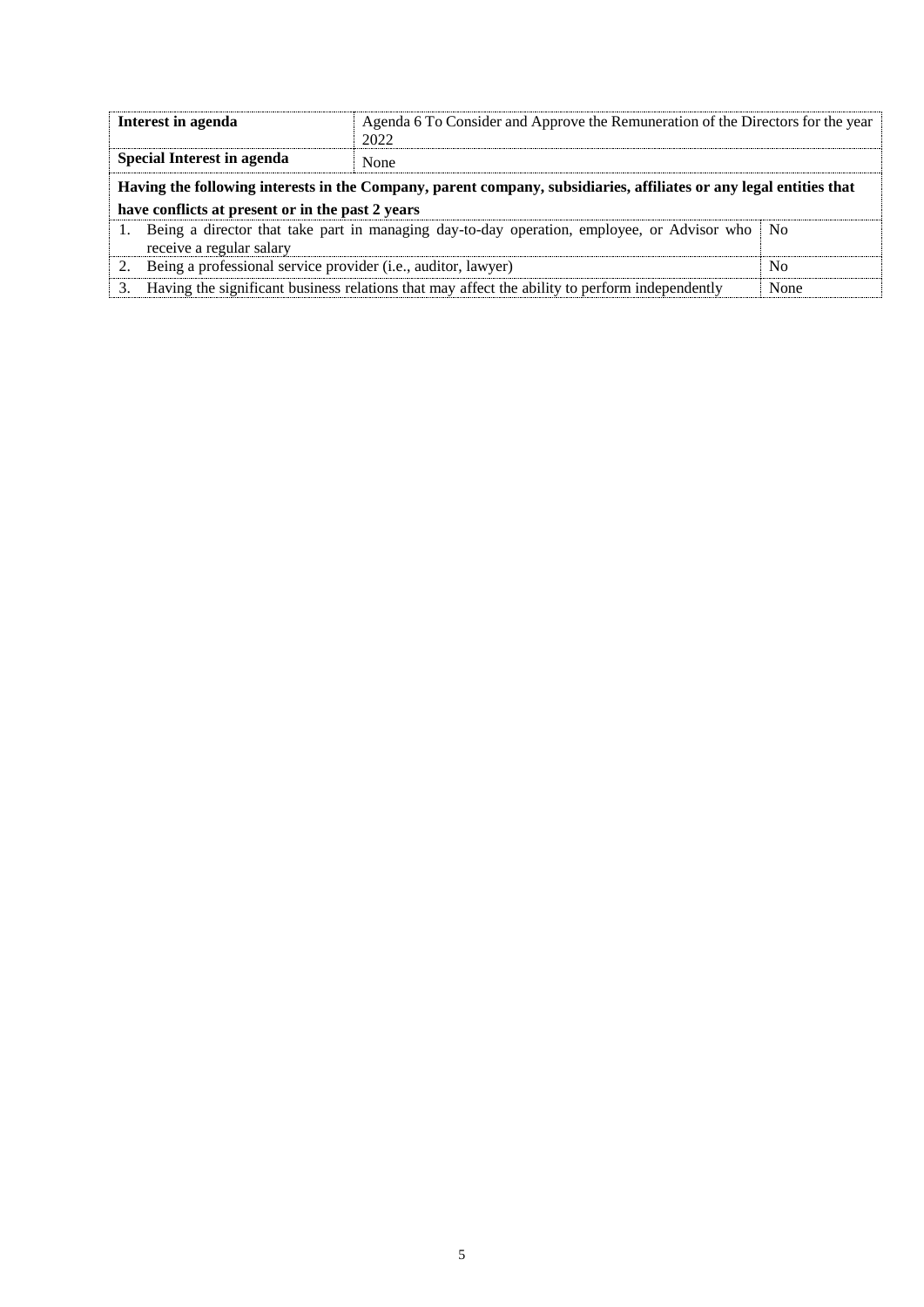## **Information of Independent Directors to present as proxy**

| <b>Name</b>                            | Mrs. Morragot Kulatumyotin                                                                        |                                                                                 |  |
|----------------------------------------|---------------------------------------------------------------------------------------------------|---------------------------------------------------------------------------------|--|
| Age                                    | 55 years                                                                                          |                                                                                 |  |
| <b>Address</b>                         | No. 89/1 Moo 2 Kalong Sub-district,                                                               |                                                                                 |  |
|                                        |                                                                                                   | Mueang Samut Sakhon District,                                                   |  |
|                                        | Samut Sakhon Province 74000                                                                       |                                                                                 |  |
| <b>Position</b>                        |                                                                                                   | Member of the Audit Committee and Independent Director                          |  |
| <b>Starting Date of Directorship</b>   |                                                                                                   | 5 September 2018 (3 years 6 months)                                             |  |
| (including the term of directorship    |                                                                                                   |                                                                                 |  |
| before converting to a public          |                                                                                                   |                                                                                 |  |
| limited company)                       |                                                                                                   |                                                                                 |  |
| <b>Shareholding in the Company (as</b> | None                                                                                              |                                                                                 |  |
| of 31 December 2021)                   |                                                                                                   |                                                                                 |  |
| <b>Educational Background</b>          |                                                                                                   | Bachelor Degree of Mathematics, Prince of Songkla University                    |  |
|                                        |                                                                                                   | Master Degree of Business Administration, Thammasat University                  |  |
|                                        |                                                                                                   | Master Degree of Computer Science, University of Missouri Columbia, U.S.A.      |  |
| <b>Director Training Program</b>       |                                                                                                   | Director Certification Program (DCP) Class 221/2016                             |  |
|                                        |                                                                                                   | Director Accreditation Program (DAP) Class 24/2004                              |  |
|                                        |                                                                                                   | Board Nomination and Compensation Program (BNCP) Class 3/2018                   |  |
|                                        |                                                                                                   | Company Secretary Program (CSP) Class 3/2003                                    |  |
|                                        |                                                                                                   | Effective Minutes Taking (EMT) Class 1/2006                                     |  |
|                                        |                                                                                                   | Advanced Audit Committee Program (AACP) Class 42/2021                           |  |
| <b>Work Experience</b>                 |                                                                                                   | 2020 - Present Director, INET REIT Management Company Limited                   |  |
|                                        |                                                                                                   | 2019 - Present Director, Blishtech Company Limited                              |  |
|                                        |                                                                                                   | 2018 – Present Member of the Audit Committee / Independent Director, Thai       |  |
|                                        |                                                                                                   | Union Feedmill Public Company Limited                                           |  |
|                                        |                                                                                                   | 2018 – Present Director, Manage AI Solution Company Limited                     |  |
|                                        |                                                                                                   | 2017 – Present Chairman of the Board of Directors, Digital Healthcare Solutions |  |
|                                        |                                                                                                   | Company Limited                                                                 |  |
|                                        |                                                                                                   | 2008 – Present Chairman of the Board of Directors, Mandala Communications       |  |
|                                        |                                                                                                   | Company Limited                                                                 |  |
|                                        |                                                                                                   | 2003 – Present Director / Managing Director, Internet Thailand Public Company   |  |
|                                        |                                                                                                   | Limited                                                                         |  |
|                                        | Present                                                                                           | Director, D Solution Dot Com Company Limited                                    |  |
|                                        | Present                                                                                           | Director, Thai Dot Com Payment Company Limited                                  |  |
|                                        | Present                                                                                           | Director, Talk To Me Company Limited                                            |  |
|                                        | Present                                                                                           | Director, Nexpie Company Limited                                                |  |
|                                        | Present                                                                                           | Director, Onespace Corporation Company Limited                                  |  |
|                                        | Present                                                                                           | Director, One Electronic Billing Company Limited                                |  |
|                                        | Present                                                                                           | Director, Atcetera Corporation Company Limited                                  |  |
|                                        | Present                                                                                           | Director, INEXT Broadband Company Limited                                       |  |
|                                        | Present                                                                                           | Director, INET Managed Services Company Limited                                 |  |
|                                        | Present                                                                                           | Director, IRecruit Company Limited                                              |  |
| <b>Position in Other Companies</b>     | $2014 - 2016$                                                                                     | Director, Thai Dot Com Company Limited                                          |  |
|                                        | <b>Listed Companies</b><br>Director / Managing Director, Internet Thailand Public Company Limited |                                                                                 |  |
|                                        | <b>Non-Listed Companies</b>                                                                       |                                                                                 |  |